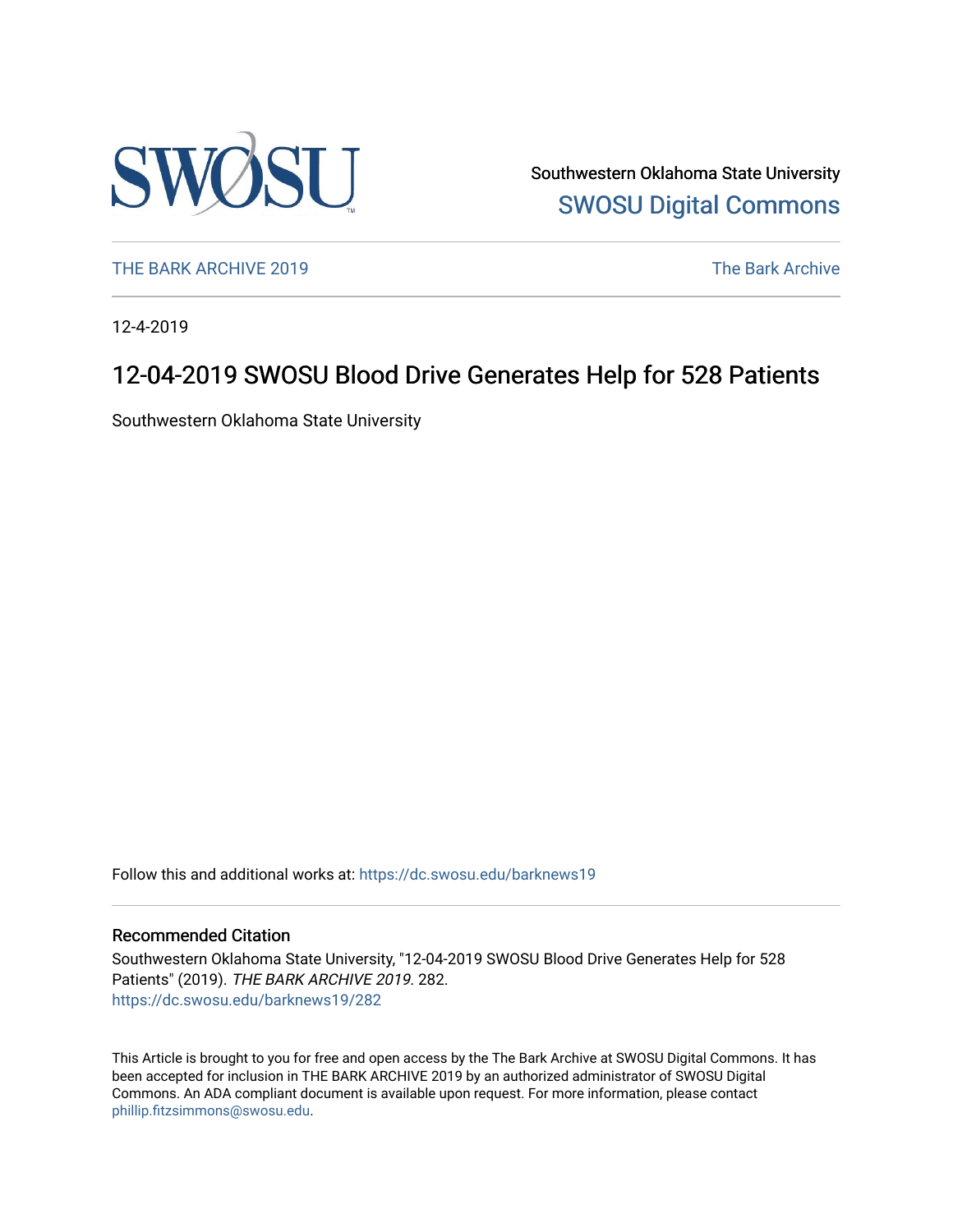

4 December, 2019

## **SWOSU Blood Drive Generates Help for 528 Patients**

There were 176 donations at the December 2-3 blood drive held at Southwestern Oklahoma State University in Weatherford.

Oklahoma Blood Institute Consultant Emma Meyer said each donation can save three lives, meaning the 176 donations can help 528 patients in local hospitals.

"That is such an amazing contribution, especially in this holiday season," Meyer said.

The OBI will conduct another blood drive on February 3-4 at the Wellness Center on the SWOSU campus.

| Academics                | D                |
|--------------------------|------------------|
| Administration           | $\triangleright$ |
| Alumni and Foundation    | D                |
| Community                | D                |
| Events                   | $\triangleright$ |
| <b>Faculty and Staff</b> | $\triangleright$ |
| Miscellaneous            | D                |
| Sayre                    | D                |
| <b>Students</b>          | D                |
|                          |                  |

**Archive Links**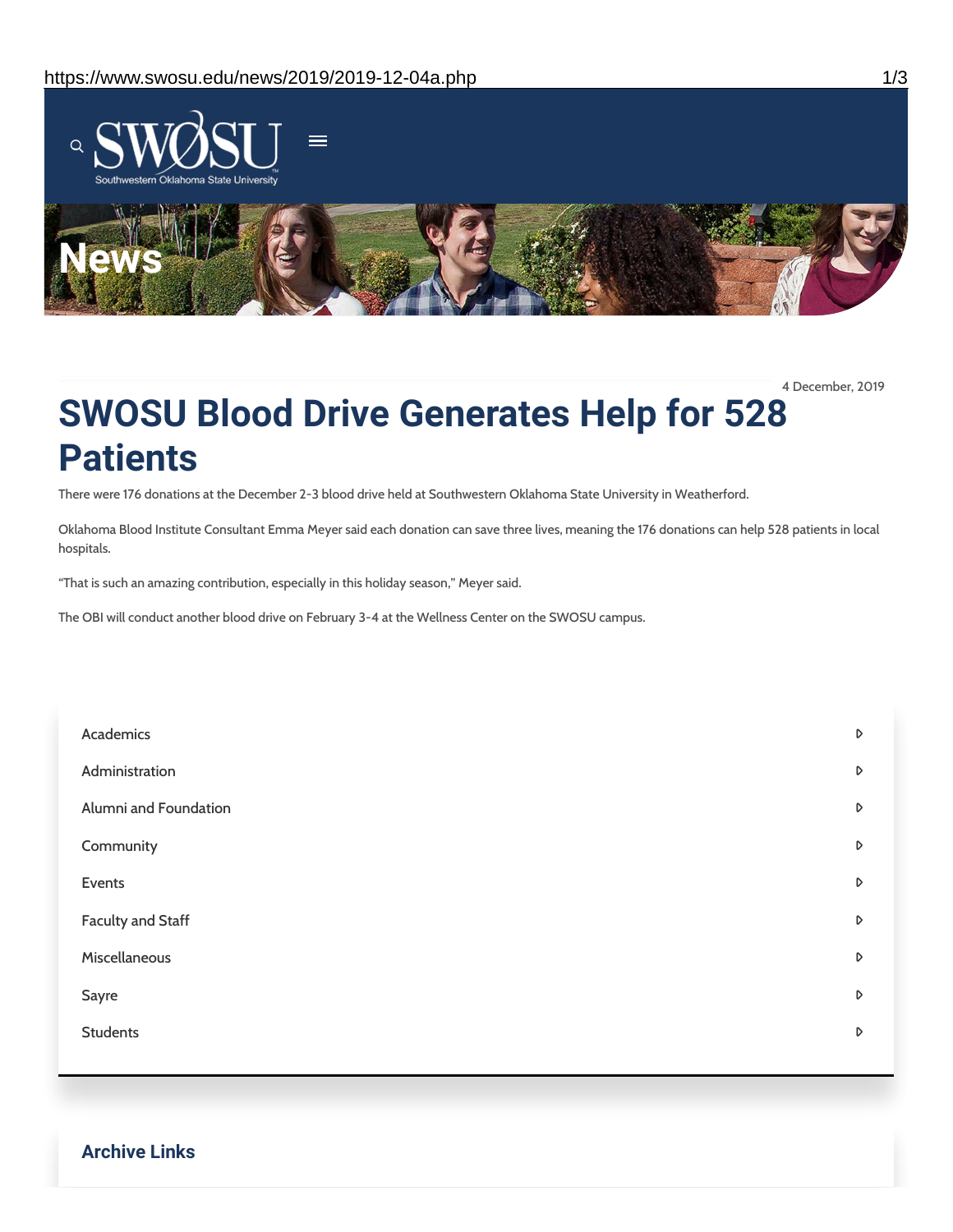| 2018    | D |
|---------|---|
| 2019    | D |
| 2020    | D |
| Archive | D |
|         |   |

# SWØSU

### Weatherford Campus

100 Campus Drive Weatherford, OK 73096

### Sayre Campus

409 E Mississippi Ave Sayre, OK 73662

fyom

Connect to Us

Contact [Information](https://www.swosu.edu/about/contact.php)

[University/Facility](https://www.swosu.edu/about/operating-hours.php) Hours

[Campus](https://map.concept3d.com/?id=768#!ct/10964,10214,10213,10212,10205,10204,10203,10202,10136,10129,10128,0,31226,10130,10201,10641,0) Map

Give to [SWOSU](https://standingfirmly.com/donate)

Shop [SWOSU](https://shopswosu.merchorders.com/)